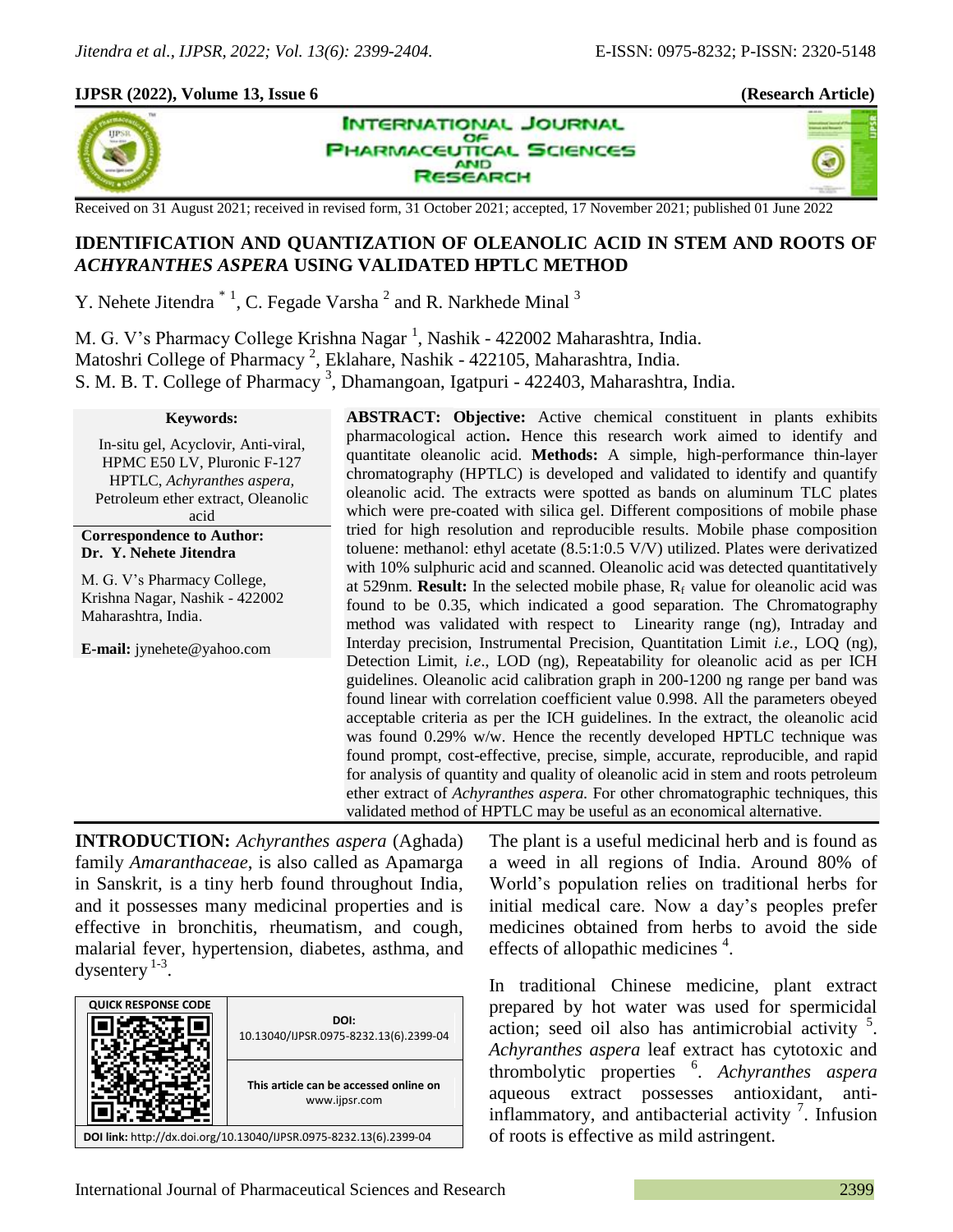The seeds and leaves of plant *Achyranthes aspera*  is emetic and are helpful to treat hydrophobia. Chewing and rubbing of spikes of the herb are good for the health of teeth and gums <sup>8</sup>. Herb *Achyranthes aspera* also shows anti-inflammatory and anti-arthritic and hypoglycemic Activity  $9, 10$ . Various extracts obtained from *Achyranthes aspera*  roots show spermicidal activity in rats and human sperms<sup>11</sup>. Extract of the herb also shows wound healing and immunomodulatory activities <sup>12, 13</sup>. *Achyranthes aspera* leaves extract antiperoxidative and prothyrodic activity <sup>14</sup>. High-Performance Thin Layer Chromatography is an automated and sophisticated form of Thin Layer Chromatography. It is characterized by better separation efficiency, accurate sample application, standardized chromatogram development, and softwarecontrolled evaluation  $15$ . HPTLC is a versatile, economic and flexible process. Drug extracts could be spotted directly on HPTLC plates <sup>16</sup>. HPTLC can accomplish the assay of various components in the multi-component formulation. Identification of various species of plants, evaluation of stability and consistency of their preparations is possible by collaboration with chromatography  $17$ . Oleanolic acid is the chief active constituent present in *Achyranthes aspera* and is isolated from different plant parts. It is a pentacyclic triterpenoid abundantly present in plants of the Oleaceae family, such as olive plant 18. Hence, this work aimed to detect the concentration of oleanolic acid in stems and roots extract of *Achyranthes aspera* using HPTLC.

# **EXPERIMENTAL WORK:**

**Plant Material:** *Achyranthes aspera* roots and stem was collected in November month from Sinnar and Nashik Road region of Nashik, Dist: Nashik, Maharashtra, India.

The collected *Achyranthes aspera* plant was taxonomically identified by the Head of Department Botany, MVP Samaj's K.T.H.M. College, Nashik, with specimen No. 13-14/01. Roots and stems were separated, washed and dried in the shade and powdered. Dried powder of the roots and stems of Achyranthes aspera was extracted by sequential Soxhlet method using petroleum ether as solvent. The extract was collected and preserved in a tightly closed container.

**Reagents and Chemicals:** Oleanolic acid the main active constituent was purchased from Sigma-Aldrich Pvt. Ltd., Mumbai, India. Petroleum ether, toluene, methanol, and ethyl acetate are HPLC grade while sulphuric acid, ethanol (90%), and all other chemicals are analytical grade.

**Oleanolic Acid Stock Solution Preparation in Petroleum Ether:** For preparing a stock solution, 1 mg oleanolic acid was dissolved in petroleum ether. This mixture is sonicated until oleanolic acid gets dissolved. In 10ml of the volumetric flask by adding petroleum ether, the final volume was adjusted up10mlto get a concentration 100µg/ml.

**Sample Solution Preparation:** The successive Soxhlet method extracted 80 gm of stem and root powder using petroleum ether as solvent. The extract was evaporated on a water bath. Weighed 10mg of solid residue, transferred it into the 10 ml volumetric flask. Added 4-5 ml of petroleum ether in a flask and sonicated the flask. The final volume was adjusted up to a total 10 ml by adding petroleum ether. Using Whatman filter paper, the prepared solution was filtered to separate the undissolved particles.

**Chromatographic Conditions:** Chromatography was performed on HPTLC silica gel 60  $F_{254}$ aluminium backed plates, pre-washed using methanol, and dried for about 20 min at 105°C in oven. Samples (10µl) were spotted as 6 mm bands, starting from 45 mm from the edge of the plates, using a Camag Linomat V sample applicator. The plates developed in the twin trough chamber of Camag, which was previously equilibrated with mobile phasetoluene: methanol: ethyl acetate  $(8.5:1:0.5V/V)$ . Sample spots were given to a distance of about 80 mm above a position with the help of Camag Linomat V Applicator. Chromatographic plates after development were dried at normal temperature. Before densitometry scanning, plates were heated in the oven for 5 minutes at 105°C. Plates were subjected for densitometry evaluation at 529 nm with Camag Scanner III and tungsten lamp and CATS software for quantification. Slit dimension was 5.00Χ0.30 mm. Plates scanned in absorbance mode.

**Quantification of Oleanolic Acid in Roots and**  Stem Extract: 10 µl roots and stem extract and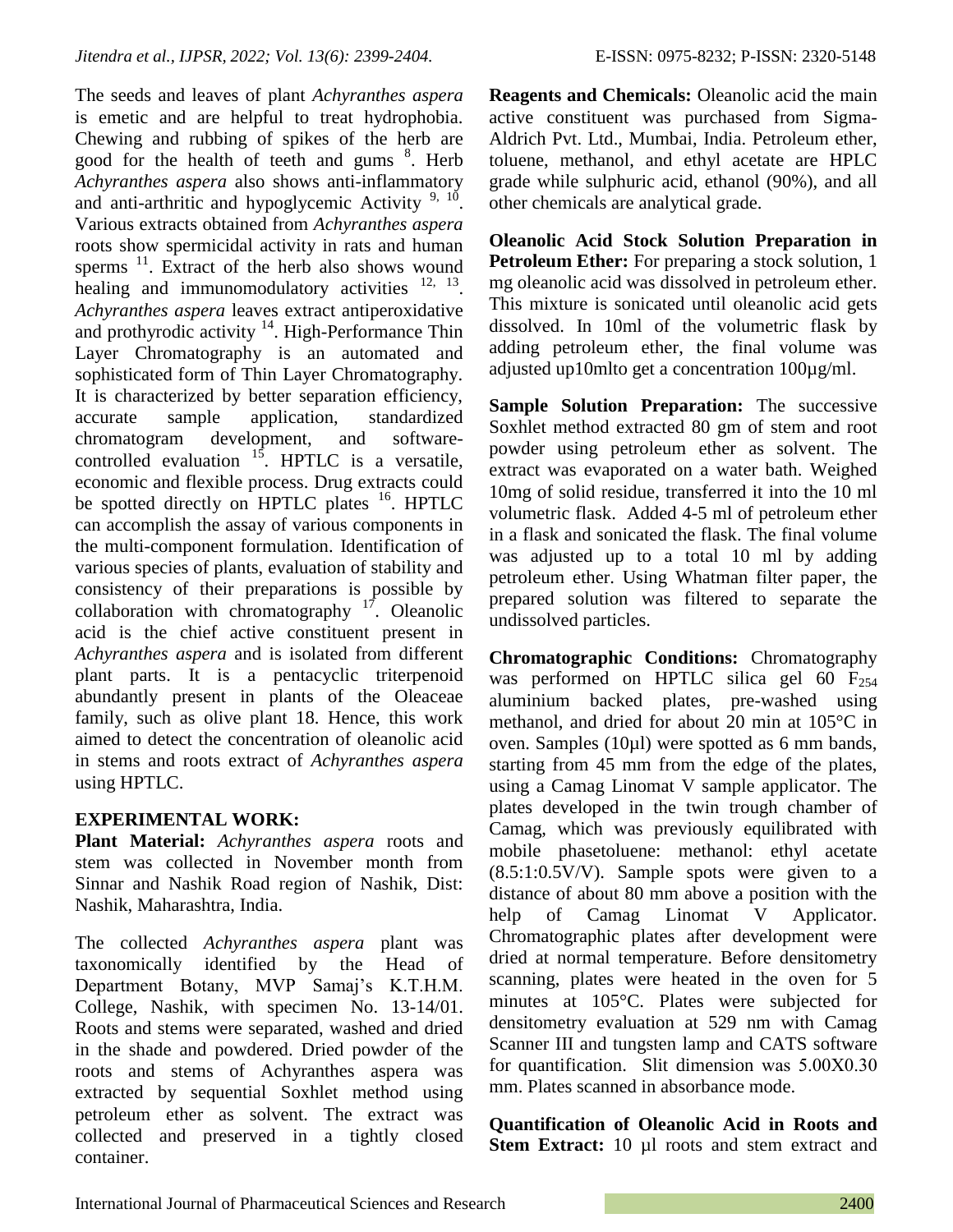oleanolic acid solution was applied in linear range on plate and developed according to the method described in the manuscript. Using line equation oleanolic acid concentration in stem and roots extract was calculated.

**Linearity:** On the plate, oleanolic acid solutions having different concentrations  $(200-1200$ ng ml<sup>-1</sup>) were applied, and the plate was developed, spots were derivatized and detector responses obtained for different concentrations were measured at 529 nm. The results were obtained in triplicates. A graph of oleanolic acid concentration versus peak

area was plotted. Data were analyzed using linear regression least-squares fitting as indicated in

| TABLE 1: LINEARITY OF OLEANOLIC ACID |  |
|--------------------------------------|--|
|--------------------------------------|--|

**Table 1** and **Fig. 1.**

| S. no. | Conc/ spot (ng) | Peak area |
|--------|-----------------|-----------|
|        | 200             | 187.7     |
| 2      | 200             | 215       |
| 3      | 400             | 715.4     |
| 4      | 600             | 1325.8    |
| 5      | 800             | 1952.4    |
| 6      | 1000            | 2494.8    |
| 7      | 1200            | 3098.9    |
| 8      | 1200            | 3180.5    |



**Detection of Oleanolic Acid Content in**  *Achyranthes aspera* **Extract:** Oleanolic acid content in extract was detected by spotting extract

along with a standard oleanolic acid solution on HPTLC plate. The recorded peaks are as provided in **Table 2.**

**TABLE 2: DETECTION OF OLEANOLIC ACID CONTENT IN** *ACHYRANTHES ASPERA* **EXTRACT**

| S. no.        | Conc/ spot (ng) | Peak area |
|---------------|-----------------|-----------|
|               | 200             | 215       |
| C<br>∠        | 400             | 715.4     |
| 3             | 600             | 1325.8    |
| 4             | 800             | 1952.4    |
| $\mathcal{L}$ | 1000            | 2494.8    |
| 6             | 1200            | 3098.9    |
| ⇁             | Sample          | 205.4     |
| 8             | Sample          | 320.1     |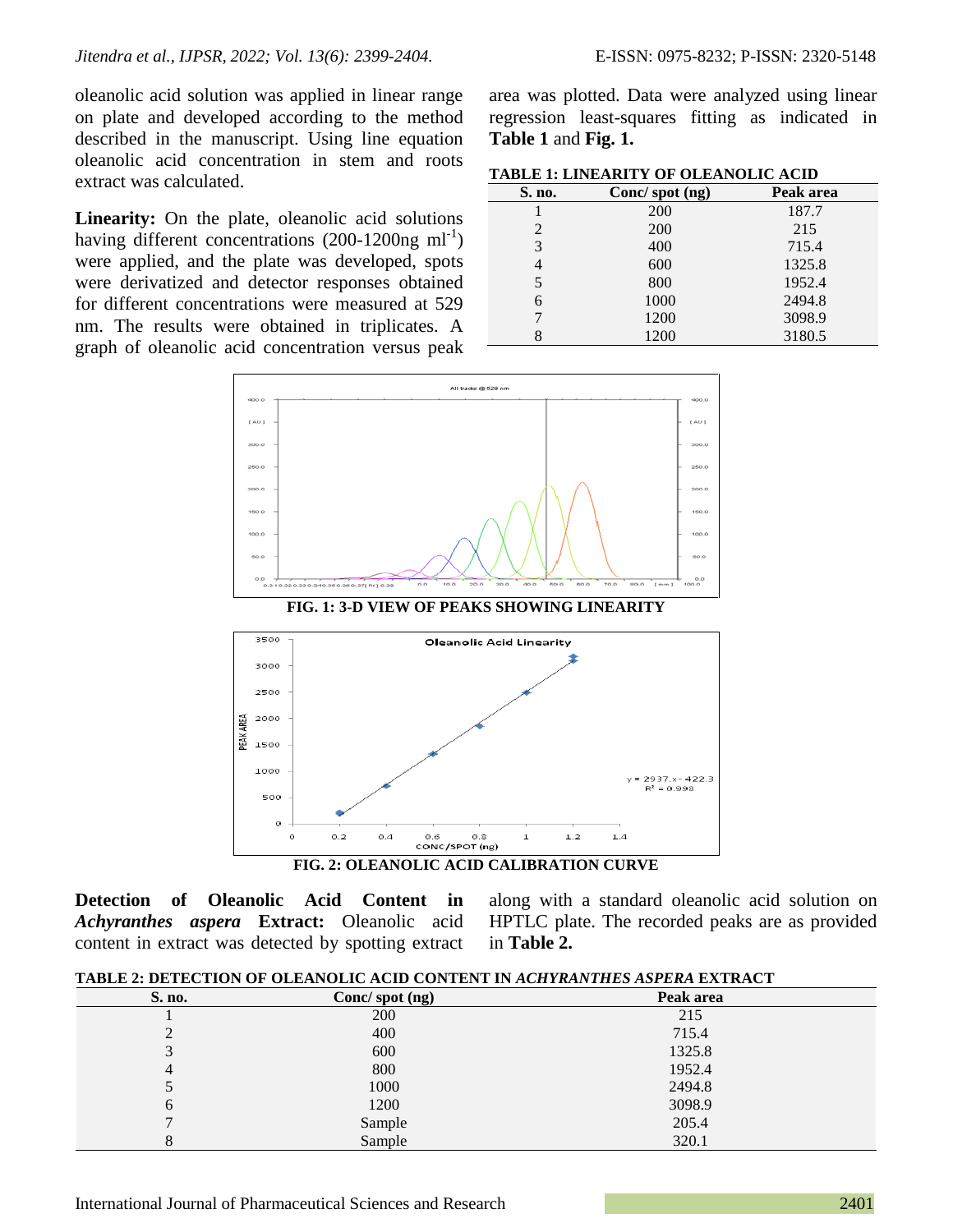

**FIG. 3: 3-D VIEW OF PEAKS SHOWING OLEANOLIC ACID QUANTIFICATION IN ROOTS AND STEM EXTRACT**

**Precision:** 10 µl Oleanolic acid solutions in six bands were applied on the plate. After the development of chromatographic plates, spots detection was performed at 529nm. Mean standard deviation and % RSD were calculated. To study interday and intraday precision, oleanolic acid 200, 400, 600 ng/spot aliquots were used. The experiment was repeated and performed thrice. Obtained results are mentioned in **Table 3** and **Table 4.**

| <b>TABLE 3: INTRADAY PRECISION</b> |  |
|------------------------------------|--|
|                                    |  |

| S. no. | Concentration (ng) | Set 1     | Set 2           | Set <sub>3</sub> | <b>Mean</b>            | <b>SD</b> | $%$ RSD |
|--------|--------------------|-----------|-----------------|------------------|------------------------|-----------|---------|
|        | 200                | 215       | 217             | 213              | 215                    | 1.24      | 0.57    |
|        | 400                | 715<br>ТD | 716             | 715.4            | 715.2                  | 0.78      | 0.11    |
|        | 600                | 1324.1    | 13252<br>1949.4 | 1325             | 225<br>1 <i>343</i> .1 | 0.68      | 0.051   |

| <b>TABLE 4: INTERDAY PRECISION</b> |  |
|------------------------------------|--|
|                                    |  |

| S. no. | Concentration (ng) | Set 1  | Set 2  | Set <sub>3</sub> | <b>Mean</b> | <b>SD</b> | $%$ RSD |
|--------|--------------------|--------|--------|------------------|-------------|-----------|---------|
|        | 200                | 213    | 214.8  | 214.6            | 214.1       | . 24      | 0.57    |
| ∸      | 400                | 714.2  | 716    | 715.4            | 715         | 0.78      | 0.12    |
|        | 600                | 1323.5 | 1327.2 | 1324             | 1325.3      | 0.68      | 0.053   |

LOD: Detection Limit is the lowest concentration present in sample that gives a measurable response. Detection Limit can be calculated by formula:

Quantization Limit = 10σ/S

Where  $\sigma$  = standard deviation of response  $S = slope of calibration curve$ 

**LOQ:** Quantitation Limit is the lowest concentration of an oleanolic acid, which gives response that can be quantified.

Quantization Limit =  $10\sigma/S$ 

Where  $\sigma$  = standard deviation of response.

 $S = slope of the calibration curve.$ 

From the calibration curve of the oleanolic acid slope, S can be calculated.

**RESULTS AND DISCUSSION:** Various compositions of mobile phases like tolune: methanol: chloroform  $(8:1:1 \text{ V/V})$ , methanol: chloroform: ethyl acetate (7:2:1V/V), Toluene: acetic acid: chloroform (9:0.5:0.5V/V), Toluene: chloroform (9:1 V/V), Toluene: methanol: ethyl acetate (8.5:1:0.5 V/V) were used and tested for oleanolic acid HPTLC detection in stem and roots petroleum ether extract of plant *Achyranthes aspera.* Toluene: methanol: ethyl acetate (8.5:1:0.5 V/V) mobile phase fulfilled desired objective by giving a peak at  $R_f$  0.35 as depicted in Fig. 4 for oleanolic acid.

As depicted in **Fig. 1**, oleanolic acid was observed linear 200-1200 ng range per band. The correlation coefficient was found 0.998. (Y=2937X-422.3). Oleanolic acid concentration in extract found was 0.29% w/w. The chromatography method was

International Journal of Pharmaceutical Sciences and Research 2402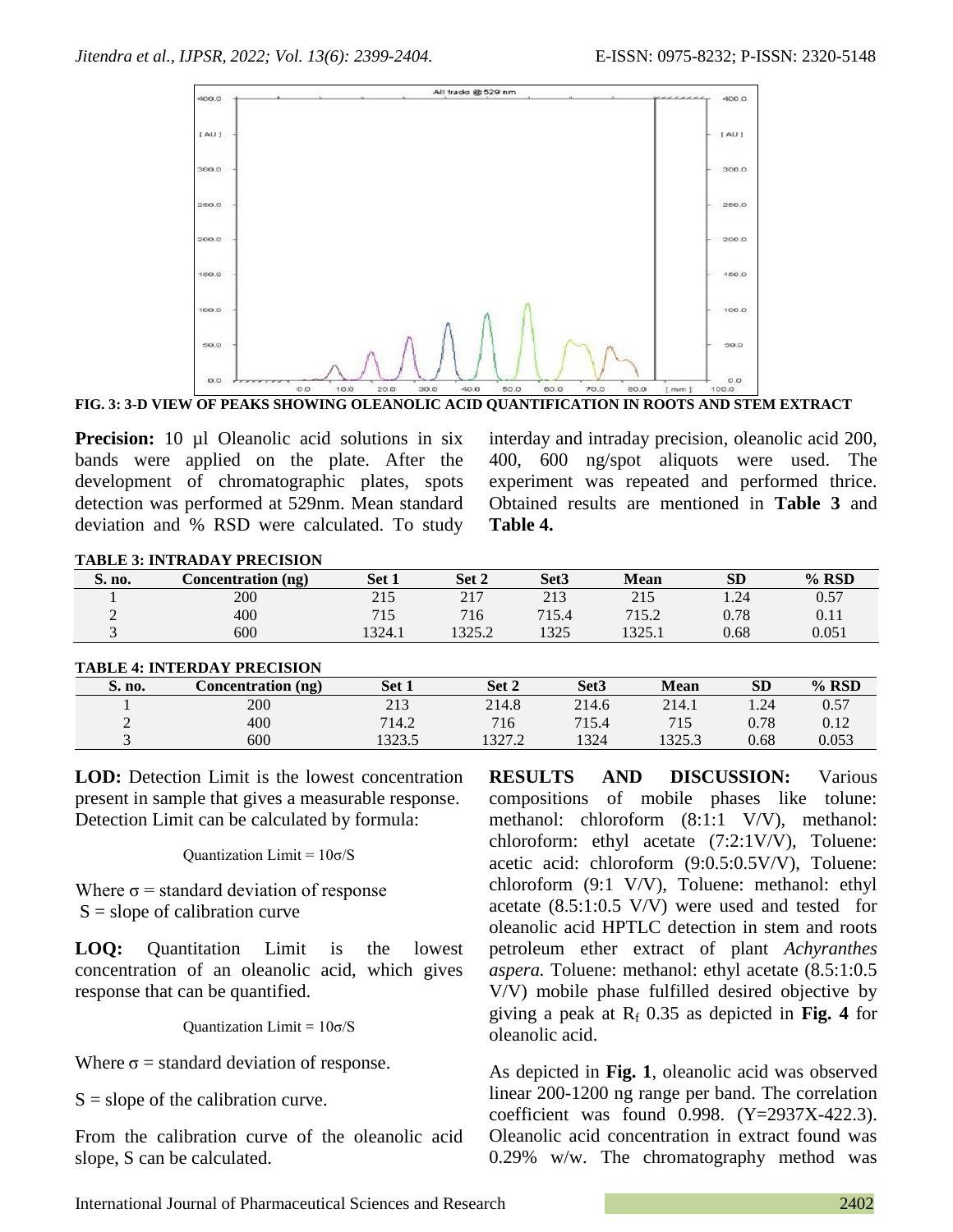validated by determining linearity, inter-day and intra-day precision, detection limit, repeatability, quantitation limit for the oleanolic acid.

Limit of Detection and Quantitation Limit was found at 6.93ng and 21.3ng, respectively.



**FIG. 4: Rf VALUE FOR OLEANOLIC ACID**

**Repeatability:** Estimating the repeatability analysis for oleanolic acid application showed % RSD for peak area, which was found 0.55 as indicated in **Table 5** and **Fig. 5.** This method is possibly used to determine the oleanolic acid concentration present in extract and formulations.

#### **TABLE 5: REPEATABILITY STUDIES**

| S. no. | Conc/spot (ng) | Peak area |
|--------|----------------|-----------|
|        | 200            | 217       |
| 2      | 200            | 215       |
| 3      | 200            | 216.6     |
| 4      | 200            | 218.2     |
| 5      | 200            | 223       |
| 6      | 200            | 220       |
|        | Mean           | 215.2     |
|        | <b>SD</b>      | 1.243     |
|        | % RSD          | 0.557     |



**FIG. 5: 3-D VIEW OF PEAKS SHOWING REPEATABILITY**

## **Summary of Validation Parameters:**

| S. no. | <b>Parameter</b>                      | Oleanolic acid          | ICH guideline limits $^{19,20}$         |
|--------|---------------------------------------|-------------------------|-----------------------------------------|
|        | Instrumental precision (% CV, $n=7$ ) |                         | $RSD < 2\%$                             |
| ↑      | Repeatability (%CV, $n=5$ )           | 0.557% RSD              | $RSD \leq 2\%$                          |
| 3      | Coefficient of determination (r2)     | 0.998                   | Correlation coefficient – NLT 0.999     |
| 4      | Linearity range (ng)                  | 200-1200                | $r2 \ge 0.99$ , similar response ratios |
|        | $LOD$ (ng)                            | 6.93                    | >2 times base line or $S/N > 2$ or 3    |
| 6      | $LOQ$ (ng)                            | 21.3                    | Signal-to-Noise= $10:1$ or $S/N > 10$   |
|        | Intra-day precision $(\%$ CV, n=9)    | 0.051 to 0.57%RSD       | $RSD < 2\%$                             |
| 8      | Inter-day precision $(\%$ CV, n=9)    | $0.053$ to $0.57\%$ RSD | $RSD < 2\%$                             |
|        | Specificity                           | 0.557% RSD              | No interference                         |

**CONCLUSION:** An original HPTLC method became advanced for identification and for determination of the quantity of oleanolic acid. The

main characteristics of this method found are satisfactory accuracy, precision, faster speed, and economical. The developed method was